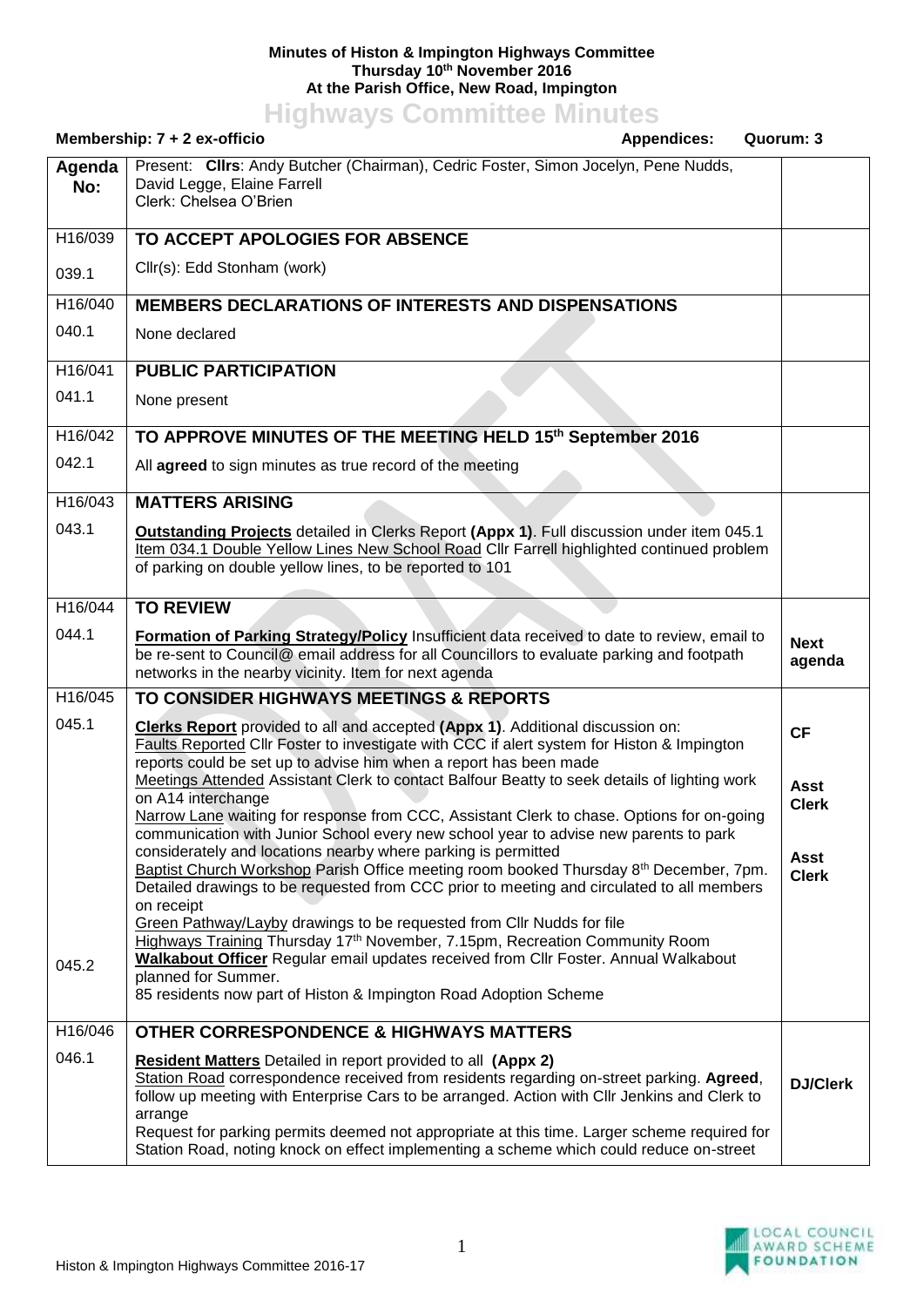| 046.2          | parking/access. Need for village consultation prior to any works/plans being debated<br>Near miss at junction details to be circulated for inclusion in Baptist Church workshop<br>Park Lane photos provided to all. To be added to Double Yellow Line Wish List, for village<br>wide project when funding becomes available. Residents to be advised to call 101 and report<br>incidents of dangerous/obstructive parking<br>Glebe Way/Cottenham Road High priority action to re-instate Speedwatch. Cllr Stonham and<br>Clerk to progress, noting interest expressed from resident of Cottenham Road<br>LHIS Application 17-18 To agree formulation of project for agreement by Full Council 21 <sup>st</sup> | <b>Asst</b><br>Clerk/ES |
|----------------|-----------------------------------------------------------------------------------------------------------------------------------------------------------------------------------------------------------------------------------------------------------------------------------------------------------------------------------------------------------------------------------------------------------------------------------------------------------------------------------------------------------------------------------------------------------------------------------------------------------------------------------------------------------------------------------------------------------------|-------------------------|
|                | November. Submission date 30 <sup>th</sup> November. Schemes suggestion via email detailed in<br>report (Appx 2) provided to all. Lengthy discussion covered:                                                                                                                                                                                                                                                                                                                                                                                                                                                                                                                                                   |                         |
|                | Widening of footpath reducing grass triangle School Hill/Windmill Lane - project deemed not                                                                                                                                                                                                                                                                                                                                                                                                                                                                                                                                                                                                                     |                         |
|                | viable for timescale permitted. Noting TPO issues and protection measures required for this                                                                                                                                                                                                                                                                                                                                                                                                                                                                                                                                                                                                                     |                         |
|                | project to be undertaken<br>Improvements to Cycle Provision Milton Road - requires consultation with Milton Parish                                                                                                                                                                                                                                                                                                                                                                                                                                                                                                                                                                                              |                         |
|                | Council, not viable for timescale                                                                                                                                                                                                                                                                                                                                                                                                                                                                                                                                                                                                                                                                               |                         |
|                | Kerb build out Station Road - to introduce lateral movement. Recent incidents posted on                                                                                                                                                                                                                                                                                                                                                                                                                                                                                                                                                                                                                         | <b>DL</b>               |
|                | social media discussed. Need for community consultation prior to any scheme for this road.<br>Project for next year, possibility of temporary scheme to trial. Cllr Legge to draft sketches for<br>further discussion at next meeting/workshop                                                                                                                                                                                                                                                                                                                                                                                                                                                                  |                         |
|                | Infant School TRO noting Capital Budget heading for scheme to be undertaken 2017-18                                                                                                                                                                                                                                                                                                                                                                                                                                                                                                                                                                                                                             | <b>Asst</b>             |
|                | Improvements to Village Footpaths all agreed to collate a Pedestrian Support Package for                                                                                                                                                                                                                                                                                                                                                                                                                                                                                                                                                                                                                        | Clerk/AB                |
|                | the 2017-18 LHIS. Agreed to delegate to Cllr Butcher and Assistant Clerk to draw up                                                                                                                                                                                                                                                                                                                                                                                                                                                                                                                                                                                                                             |                         |
|                | proposals for acceptance at November Full Council. Members to send suggestions to<br>highways@ email address for inclusion in package, noting critical high traffic footpaths a                                                                                                                                                                                                                                                                                                                                                                                                                                                                                                                                 | <b>CF</b>               |
|                | priority                                                                                                                                                                                                                                                                                                                                                                                                                                                                                                                                                                                                                                                                                                        |                         |
| 046.3          | No Parking Signage agreed Cllr Foster to remove temporary signage. Item for next agenda                                                                                                                                                                                                                                                                                                                                                                                                                                                                                                                                                                                                                         |                         |
| 046.4          | to review as larger item<br>Signage to agree purchase from existing signage supplier for:                                                                                                                                                                                                                                                                                                                                                                                                                                                                                                                                                                                                                       | <b>Asst</b>             |
|                | Kingsway Barrier - temporary sign in place. All agreed to replace with corex sign                                                                                                                                                                                                                                                                                                                                                                                                                                                                                                                                                                                                                               | <b>Clerk</b>            |
|                | Pages Close - noting lighting maybe an issues, Assistant Clerk to seek costings for painted                                                                                                                                                                                                                                                                                                                                                                                                                                                                                                                                                                                                                     |                         |
|                | pathway sign similar to that on dual purpose path on Guided Busway. Update at next<br>meeting                                                                                                                                                                                                                                                                                                                                                                                                                                                                                                                                                                                                                   | <b>Asst</b><br>Clerk/SJ |
| 046.5          | <b>Community Gritting gritting route requested from County Council. Agreed to delegate to</b>                                                                                                                                                                                                                                                                                                                                                                                                                                                                                                                                                                                                                   |                         |
|                | Cllr Jocelyn working with Assistant Clerk to review and formulise volunteer route with                                                                                                                                                                                                                                                                                                                                                                                                                                                                                                                                                                                                                          |                         |
| 046.6          | volunteers and County Council<br>Cyclestands Report provided to all (Appx 3) in order of locations visited. Noting, central                                                                                                                                                                                                                                                                                                                                                                                                                                                                                                                                                                                     |                         |
|                | village locations prioritised for this year's budget of £2,000. Other village locations to be                                                                                                                                                                                                                                                                                                                                                                                                                                                                                                                                                                                                                   |                         |
|                | incorporated in next year's budget                                                                                                                                                                                                                                                                                                                                                                                                                                                                                                                                                                                                                                                                              |                         |
|                | All present felt area outside Co-Op on Station Road to be prioritised. Costings to be<br>requested from County Council                                                                                                                                                                                                                                                                                                                                                                                                                                                                                                                                                                                          |                         |
|                | Priority Order agreed:                                                                                                                                                                                                                                                                                                                                                                                                                                                                                                                                                                                                                                                                                          |                         |
|                | 1. Co-Op, Station Road - up to 6 stands possible                                                                                                                                                                                                                                                                                                                                                                                                                                                                                                                                                                                                                                                                |                         |
|                | 2. Histon Fryer, Kitchen Smiths, Anya Lois, Station Road - up to 13 stands                                                                                                                                                                                                                                                                                                                                                                                                                                                                                                                                                                                                                                      |                         |
|                | 3. Next to Bechecombers, High Street - up to 5 stands<br>4. Post Office, High Street - up to 2 stands                                                                                                                                                                                                                                                                                                                                                                                                                                                                                                                                                                                                           | <b>Asst</b>             |
|                | Objections verbally expressed for stands on The Green and Narrow Lane                                                                                                                                                                                                                                                                                                                                                                                                                                                                                                                                                                                                                                           | <b>Clerk</b>            |
|                | Agreed Assistant Clerk to formulate paper for presentation to Finance, Legal and Admin                                                                                                                                                                                                                                                                                                                                                                                                                                                                                                                                                                                                                          |                         |
|                | Committee 5 <sup>th</sup> December to request spend of £2,000 Capital Project from the heading Minor<br>Improvements                                                                                                                                                                                                                                                                                                                                                                                                                                                                                                                                                                                            |                         |
|                | Chairman formally asked for an extension under Standing Order 1x). Agreed                                                                                                                                                                                                                                                                                                                                                                                                                                                                                                                                                                                                                                       |                         |
| 046.7          | <b>Bus Shelters</b> report of Parish owned shelters provided to all (Appx 4) provided to all and                                                                                                                                                                                                                                                                                                                                                                                                                                                                                                                                                                                                                | Asst                    |
|                | accepted. All agreed bus stop on Station Road opposite Baptist Church priority for<br>refurbishment/replacement of panels. Agreed Assistant Clerk to formulate paper for                                                                                                                                                                                                                                                                                                                                                                                                                                                                                                                                        | <b>Clerk</b>            |
|                | presentation to Finance, Legal and Admin Committee 5 <sup>th</sup> December to request spend of                                                                                                                                                                                                                                                                                                                                                                                                                                                                                                                                                                                                                 |                         |
|                | £2,500 from the Capital heading Bus Shelter Renewal                                                                                                                                                                                                                                                                                                                                                                                                                                                                                                                                                                                                                                                             |                         |
| 046.8<br>046.9 | <b>Bus Service Bill</b> deferred to next agenda<br>Half Yearly figures and process for calculation of 2017-18 budget draft proposal                                                                                                                                                                                                                                                                                                                                                                                                                                                                                                                                                                             |                         |
|                | presented to all (Appx 5)                                                                                                                                                                                                                                                                                                                                                                                                                                                                                                                                                                                                                                                                                       |                         |
|                | Recommendation - To transfer £33,000 Local Highways Improvements into a Specified                                                                                                                                                                                                                                                                                                                                                                                                                                                                                                                                                                                                                               |                         |
|                | Reserves due to timings of receipt of invoice from County Council<br>£13,000 - 15-16 application for High Street - invoice outstanding                                                                                                                                                                                                                                                                                                                                                                                                                                                                                                                                                                          |                         |
|                | £10,000 - 16-17 application project being finalised                                                                                                                                                                                                                                                                                                                                                                                                                                                                                                                                                                                                                                                             |                         |